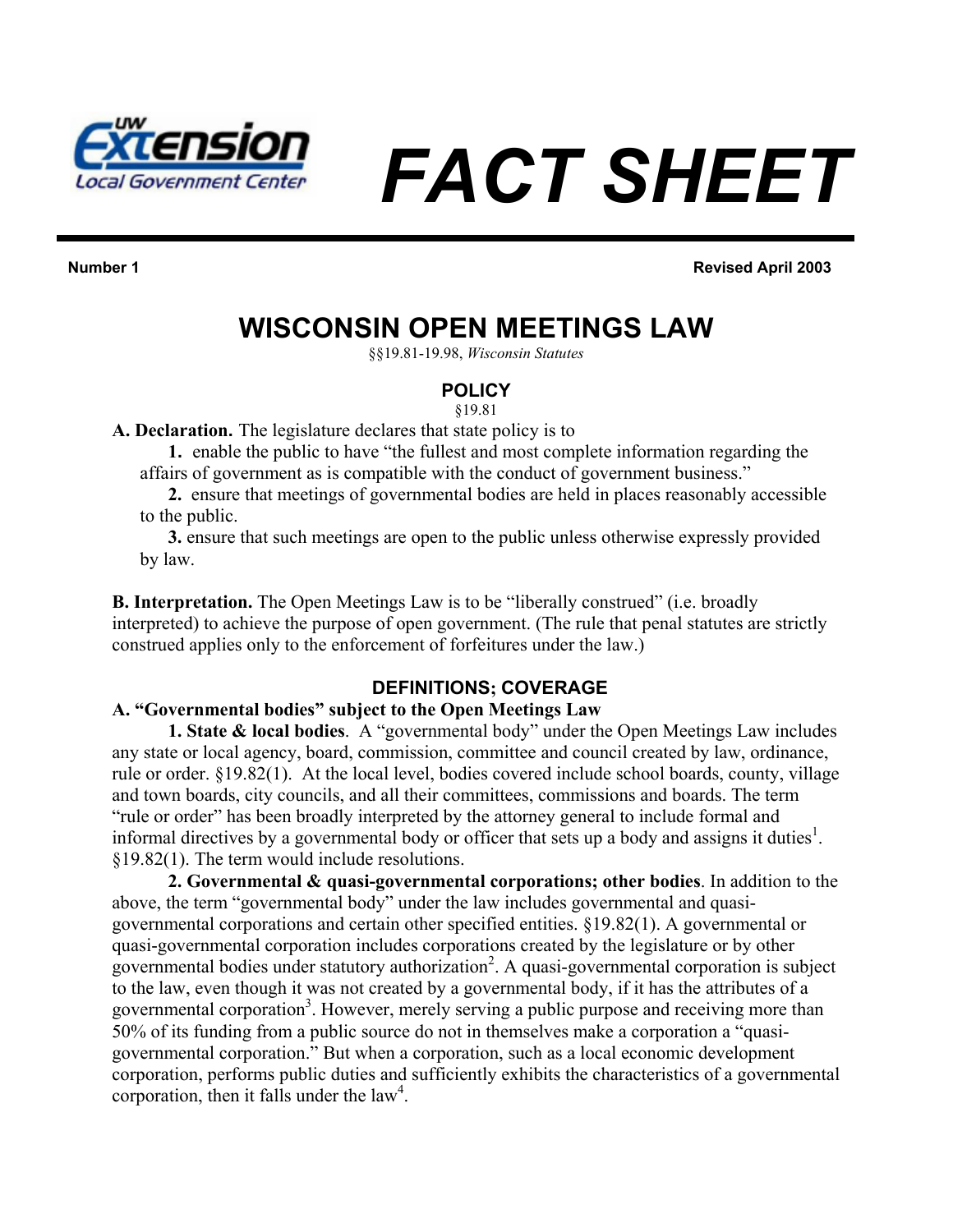**3. Special and advisory bodies**. Special study committees and other advisory committees set up by a local officer, the local governing body or by a body it has created are also subject to the  $\overline{\text{law}}^5$ .

 **4. Collective bargaining**. A local governmental body conducting collective bargaining is not subject to the law. However, notice of reopening a collective bargaining agreement must be given under the Open Meetings Law and final ratification of the agreement must be done in open session under such law. §§19.82(1) & 19.86.

#### **B. "Meetings" under the Open Meetings Law**

 **1. Definition**. A meeting is defined as a gathering of members of a governmental body for the purpose of exercising responsibilities and authority vested in the body. §19.82(2). The courts apply a *purpose test* and a *numbers test* to determine if a meeting occurred<sup>6</sup>.

#### **2. Purpose & numbers tests**

 **a**. **Purpose test**. This test is met when discussion, information gathering or decision-making takes place on a matter within the governmental body's jurisdiction. This test is met even if no votes are taken; mere discussion or information gathering satisfies the test. Notice is therefore required if the *numbers test* is also met.

 **b. Numbers test**. This test is met when there are enough members to determine the outcome of an action. If the *purpose test* is also met, then a meeting occurs under the law. The numbers test may be met if fewer than one-half of the members of the body are present—if such number can determine the outcome. This is called a "negative quorum." For example, since amending an adopted municipal budget requires a two-thirds vote, a meeting occurs when onethird plus one of the members meet to discuss the matter<sup>7</sup>. (This number can block the required two-thirds vote to pass a budget amendment.)

**3. "Walking quorums"; telephone calls; email**. A series of gatherings of members of a governmental body may cumulatively meet the numbers test, making a "walking quorum" in violation of the Open Meetings Law if the purpose test is also met $8$ . Telephone conference calls among members, when the two tests are met, qualify as meetings, and must be held in such manner as to be accessible to the public, as with use of an effective speaker system<sup>9</sup>. (Telephone conference meetings should be used rarely, and preferably held only after seeking the advice of legal counsel.) A "walking quorum" by successive telephone calls is also subject to the law. Email messages could also be construed to qualify as a meeting of a governmental body, but this method of communicating raises numerous issues under the law concerning such matters as public accessibility and inadvertently meeting the numbers test. The state attorney general discourages members of a governmental body from communicating with each other in this fashion about issues under the body's authority $10$ .

**4. Multiple meetings**. A meeting under the law may occur when a sufficient number of members of one governmental body attend the meeting of another body to gather information about a subject over which they have responsibility. Unless the gathering of the members is by chance, a meeting should be noticed for both bodies<sup>11</sup>.

 **5. Certain gatherings not meetings**. Chance gatherings, purely social gatherings, and joint attendance at conferences, where the *numbers test* is met, are not meetings if business is not conducted (that is, if the *purpose test* is not met). §19.82(2).

 **6. Presumption of a meeting**. If one-half or more of the members of a governmental body are present, a statutory presumption exists that there is a meeting. This presumption can be overcome by showing that the *purpose test* was not met or that an exception applied. §19.82(2).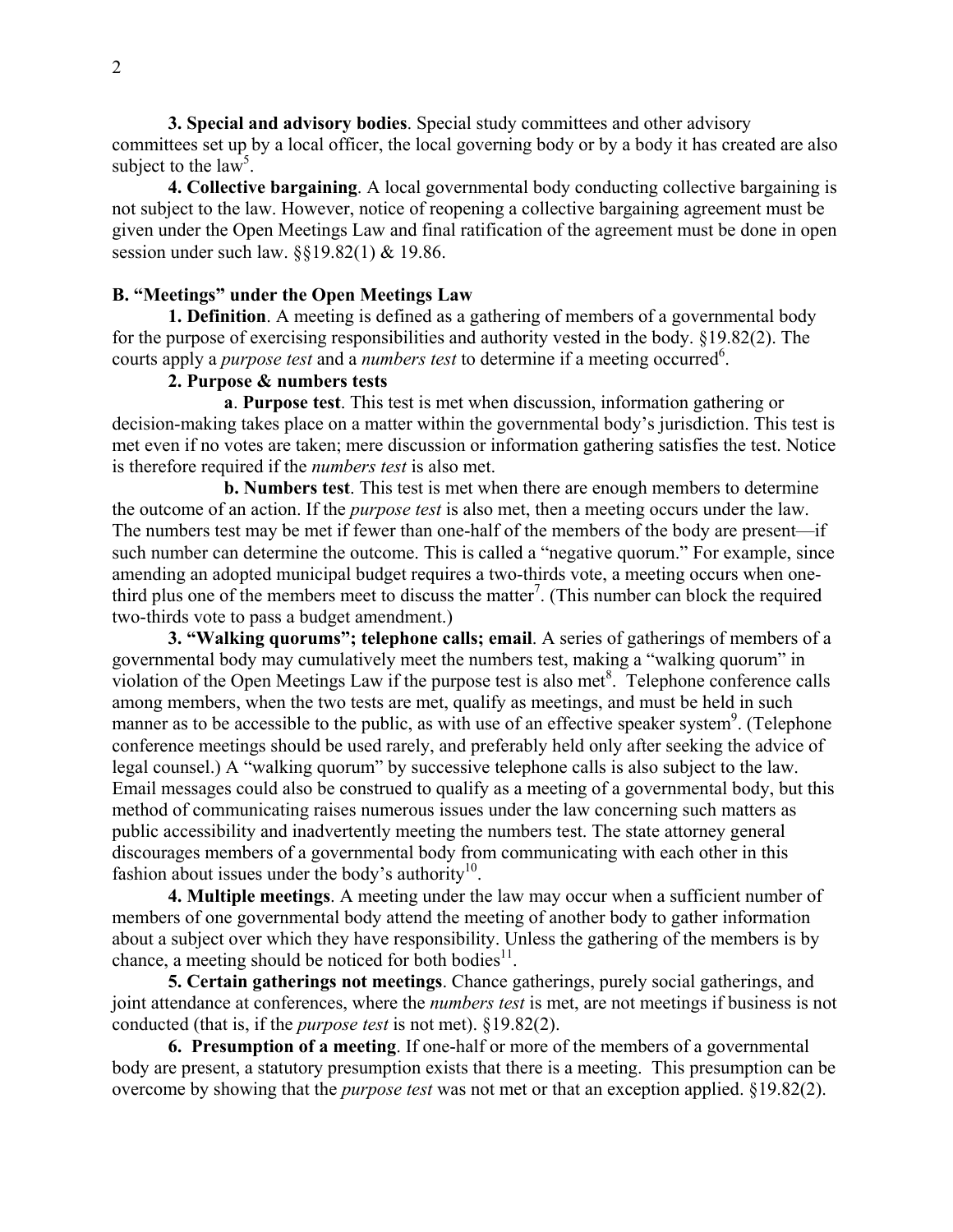**7. Town & drainage board exceptions**. Limited exceptions to when a "meeting" occurs under the Open Meetings Law have been created for *town boards, town sanitary commissions*  and *drainage boards* gathering at certain sites. §19.82(2).

 **a. Exception**. The town board may gather at the site of a public works project or highway, street or alley project approved by the board for the sole purpose of inspecting the work, without following the usual notice, accessibility and other requirements under the Open Meetings Law. §60.50(6).

 **b. Notice**. To come under this exception, the town board chairperson or designee must notify news media by telephone or fax of the upcoming inspection, if the media have filed a written request for notice of "such inspections in relation to that project."

 **c. Report**. After the inspection, the town board chairperson or designee must submit a report describing the inspection at the next town board meeting.

 **d. Prohibition on taking action**. No town board action may be taken at the inspection site.

 **e. Sanitary commissions & drainage boards**. The same exception and requirements apply to town sanitary commissions gathering at one of their public works projects, with the notice and reporting duties performed by the commission president or designee. §60.77(5)(k). A similar provision applies to drainage district boards gathering at specified sites.  $§88.065(5)(a)$ .

## **NOTICE & ACCESS**

**A. Accessibility**. The place of meeting must be reasonably accessible to the public, including persons with disabilities. §19.82(3). Accordingly, the facility chosen for a meeting must be sufficient for the number of people reasonably expected to attend<sup>12</sup>.

**B. Public notice; posting**. Public notice is required for every meeting of a governmental body. §§19.83 & 19.84. This notice may be accomplished by posting in places likely to be seen by the public; a minimum of three locations is recommended<sup>13</sup>. The notice requirements of other applicable statutes must be followed. Although paid, published newspaper notices are *not*  required by the Open Meetings Law, other specific statutes may require them<sup>14</sup>. §19.84. If notices are published, posting is still recommended.

**C. Notice to media**. Notice must be provided to news media who have requested it in writing. §19.84(1)(b). Notice may be given in writing, by telephone<sup>15</sup>, voice mail, fax or email. Written methods are preferable because they create a record that can be used to show compliance with this notice requirement. Notice must also be provided to the governmental unit's official newspaper, or, if there is no official newspaper, it must be sent to a news medium likely to give notice in the area.

**D. Notice of certain disciplinary & employment matters**. Actual notice must be given to an employee or licensee of any evidentiary hearing or meeting at which final action may be taken at a closed session regarding dismissal, demotion, licensing, discipline, investigation of charges or the grant or denial of tenure. §19.85(1)(b). The notice must contain a statement that the affected employee or licensee has the right to demand that such hearing or meeting be held in open session.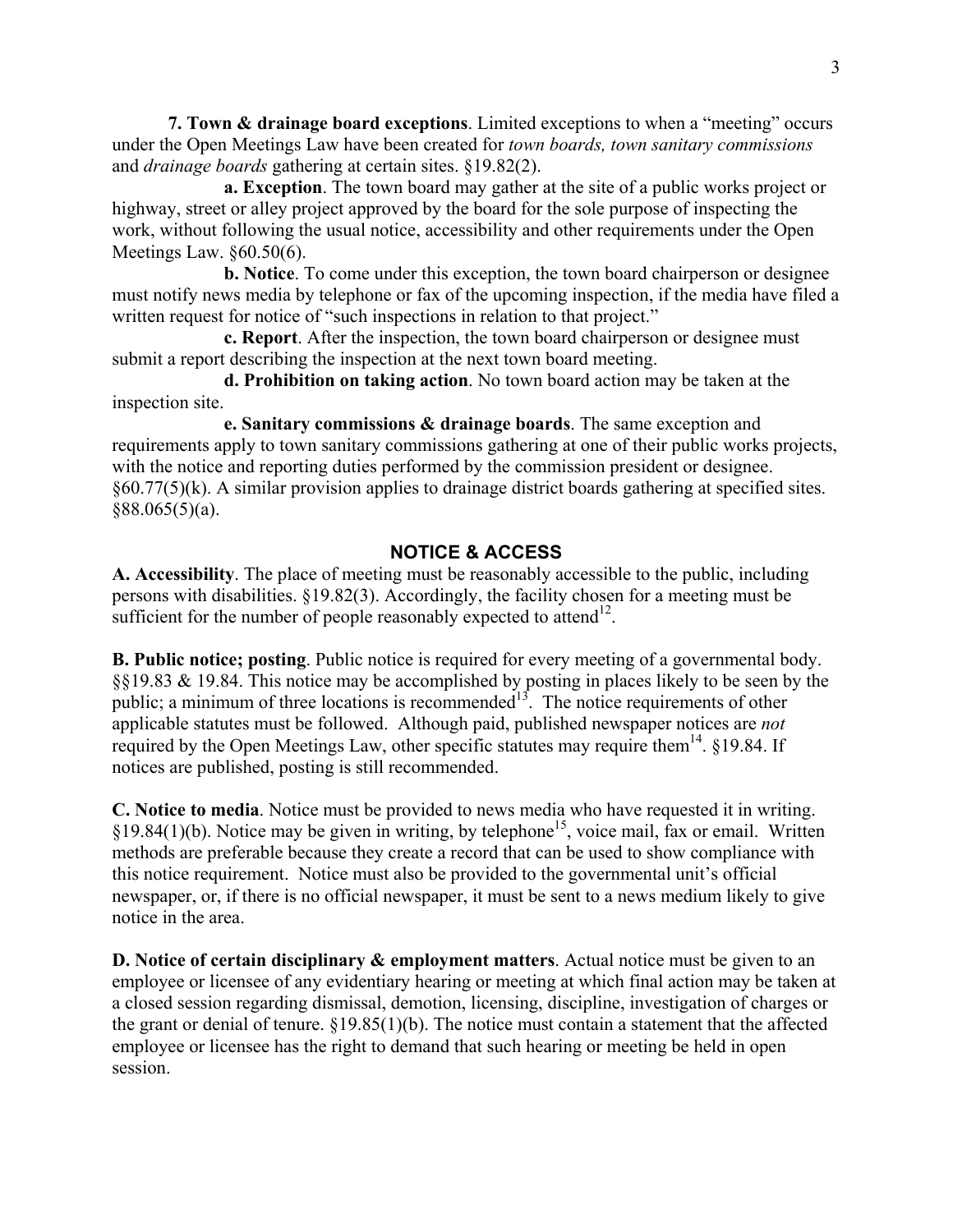**E. Timing of public notice**. At least a 24-hour notice of a meeting is required; however, if 24 hours is impossible or impractical for good cause, a shorter notice may be given, but in no case may the notice be less than 2 hours. §19.84(3). This "good cause" provision allowing short notice should be used sparingly and only when truly necessary.

**F. Separate public notice required**. A separate notice for each meeting is required. §19.84(4). A general notice of a body's upcoming meetings is not sufficient<sup>16</sup>.

#### **G. Public notice contents**

 **1. Items shown.** Notice must specify the time, date, place and subject matter of the meeting. §19.84(2).

**2. Specificity**. The notice must be "reasonably likely to apprise members of the public and the news media" of the subject matter of the meeting. §19.84(2). In other words, the notice must be specific enough to let people interested in a matter know that it will be addressed.

**3. Anticipated closed session**. If a closed session on an item is anticipated, notice of such item and closed session must be given, and the statutory citation allowing closure should be cited. §19.84(2).

**4. Consideration limited**. Consideration of matters in open and closed session is limited to the topics specified in the notice, except as noted in 5.  $\S 19.84(2) \& 19.85(1)(\text{intro.}).$ 

**5. Public comment**. The notice may provide for a period of "*public comment*." During this period the body may receive information from members of the public and discuss such matters (but may not take action on them unless properly noticed). §§19.83(2) & 19.84(2).

**H. Openness; recording & photographing**. Meetings must be open to all persons, except when closed for a specific purpose according to law (see following heading).  $\S$ § 19.81(2) & 19.83(1). In addition, the governmental body meeting must make a "reasonable effort to accommodate" persons wishing to record, film or photograph the meeting, provided that such acts do not interfere with the meeting or the rights of participants. §19.90.

### **PERMITTED EXEMPTIONS FOR HOLDING CLOSED SESSIONS**

**A. Policy; strict construction of exemptions**. The Open Meetings Law generally declares that it is state policy to provide the public with "the fullest and most complete information regarding the affairs of government as is compatible with the conduct of government business," and that the law must be interpreted liberally to achieve this purpose (except for the forfeiture provisions, which are interpreted strictly). §19.81(1) & (4). The law further provides that sessions must generally be open to the public. §19.83(1). In light of these provisions, the exemptions in §19.85 that allow closed sessions must be interpreted strictly and narrowly, rather than broadly<sup>17</sup>. Any doubt as to the applicability of an exemption or, if an exemption applies, the need to close the session should be resolved in favor of openness. A closed session may be held only for one or more of the 13 specified statutory exemptions to the requirement that meetings be held in open session. The following 7 exemptions (B—J) are of interest to local government bodies.

**B. "Case" deliberations**. Deliberating on a case which was the subject of a quasi-judicial hearing. §19.85 (1)(a). Note: this exemption should seldom be used in light of the narrow judicial interpretation given to  $it^{18}$ .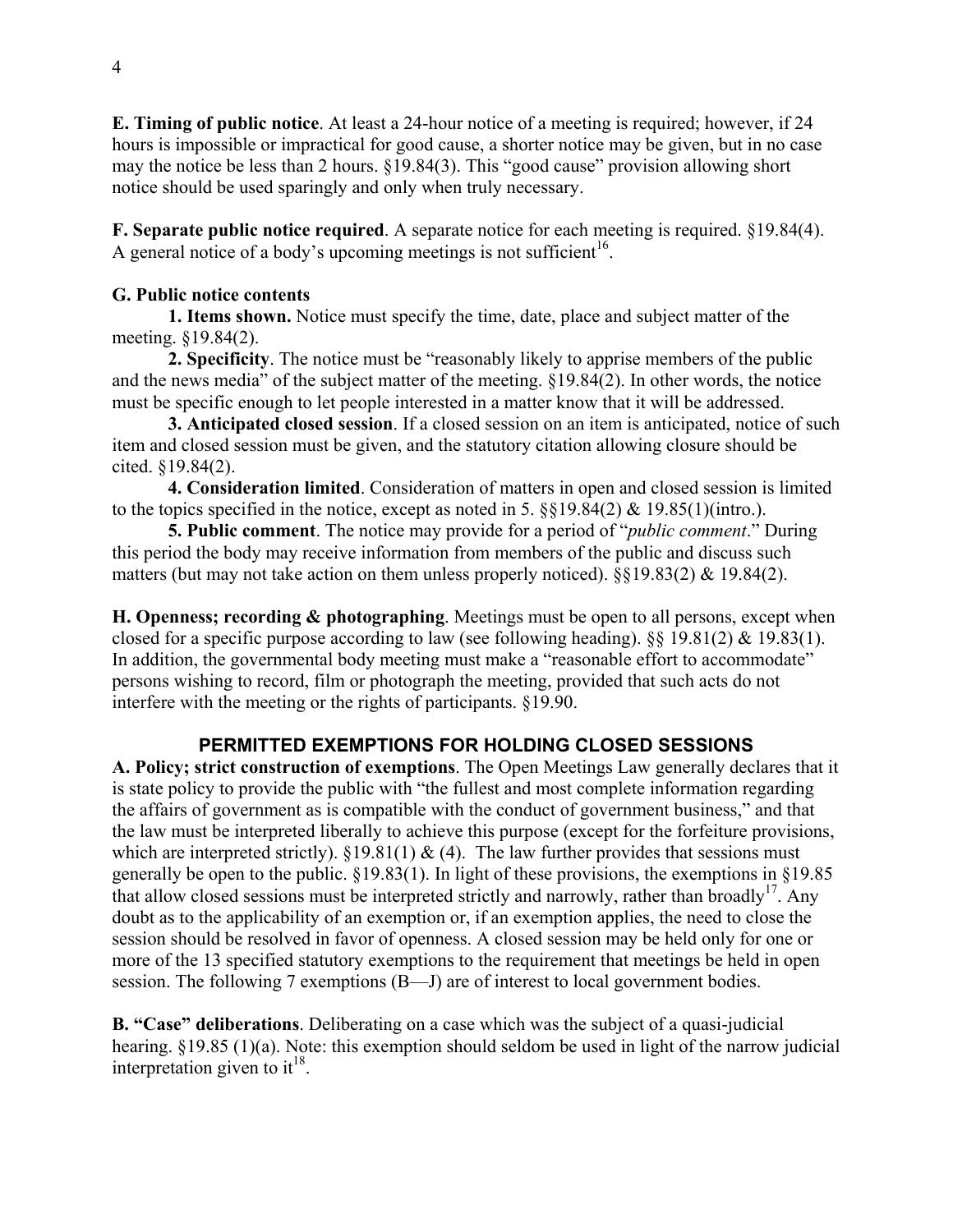**C. Employee discipline; licensing; tenure**. Considering dismissal, demotion, licensing, or discipline of a public employee or licensee, the investigation of charges against such person, considering the grant or denial of tenure, and the taking of formal action on any of these matters. The employee or licensee may demand that a meeting that is an evidentiary hearing or a meeting at which final action may be taken under this exemption be held in open session. Employees and licensee must be given actual notice of such hearing or meeting and their right to demand an open session. §19.85 (1)(b). If this demand is made, the session must be open.

**D. Employee evaluation**. Considering employment, promotion, compensation or performance evaluation data of an employee. §19.85 (1)(c).

**E. Criminal matters**. Considering specific applications of probation or parole, or strategy for crime prevention or detection. §19.85 (1)(d).

**F. Purchases; bargaining**. Deliberating or negotiating the purchase of public property, investment of public funds, or conducting other specified public business when competitive or bargaining reasons require a closed session. §19.85 (1)(e).

**G. Burial sites**. Deliberating on a burial site if discussing in public would likely result in disturbance of the site. §19.85 (1)(em).

**H. Damaging personal information**. Considering financial, medical, social or personal histories or disciplinary data of specific persons, preliminary consideration of specific personnel problems or the investigation of charges against specific persons, except where the subject's right to open the meeting (item C above) applies. This exemption may be used only if public discussion would be likely to have a *substantial adverse effect* on the reputation of the person involved. §19.85 (1)(f). Note that this exemption applies to "specific persons" rather than the narrower class of public employee or licensees (item C above.)

**I. Legal consultation**. Conferring with legal counsel about strategy regarding current or *likely* litigation.  $$19.85(1)(g)$ .

**J. Confidential ethics opinion**. Considering a request for confidential written advice from a local ethics board. §19.85 (1)(h).

# **CONDUCTING PERMITTED CLOSED SESSIONS**

**A. Public notice**. Notice of a contemplated closed session must describe the subject matter and should specify the specific statutory exemption(s) allowing closure.  $$19.84(2)$  &  $19.85(1)$ .

**B. Convening in open session**. The body must initially convene in open session. §19.85(1)(intro.).

**C. Procedure to close**. To convene in closed session, the body's presiding officer must announce in open session, prior to the vote, the nature of the business to be considered in closed session and the specific statutory exemption(s) allowing closure. This announcement must be made part of the record. A motion to go into closed session must be made and a vote taken so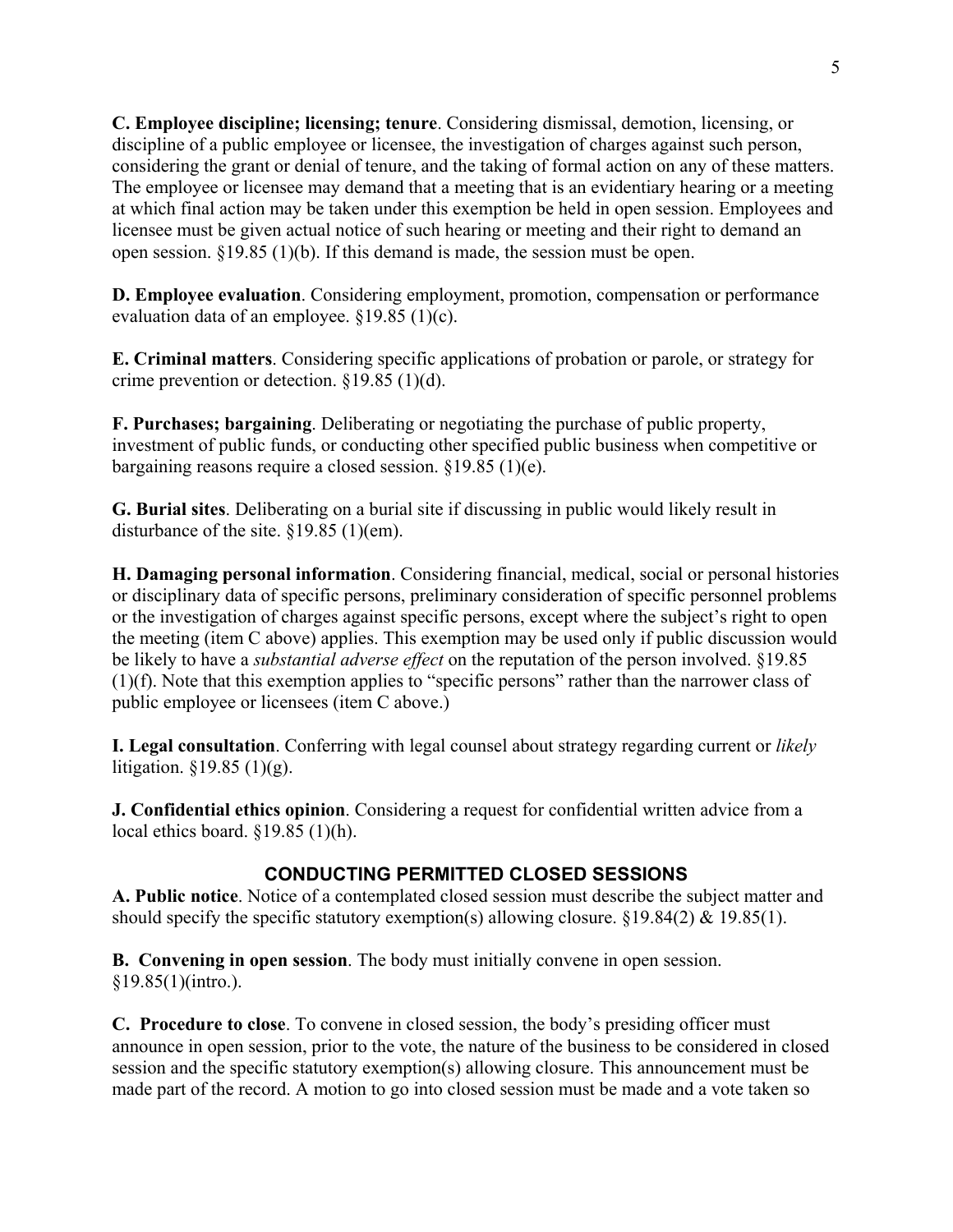that the vote of each member can be determined. §19.85(1)(intro.). The motion, second and vote must likewise be made a part of the record.

**D. Limits on reconvening in open session**. Once a body convenes in closed session it may not reconvene in open session for at least 12 hours, *unless* public notice of its intent to return to open session was given in the original notice of the meeting. §19.85(2).

**E. Unanticipated closed session**. The body may go into an unanticipated closed session, if the need arises, on an item specified in the public notice<sup>19</sup>. In such case, the closed session item should be placed at the end of the agenda because the body cannot reconvene in open session without having given prior public notice. This provision on unanticipated closed sessions is very narrow. Whenever time allows, the 24-hour notice provision must be followed, or, at a minimum, when there is good cause, the 2-hour notice can be used to give an amended notice of the meeting indicating a closed session on an item that was not previously anticipated.

**F. Recording actions**. As with open sessions, motions and votes made in closed session must be recorded. §19.88. Whenever feasible, votes should be taken in open session.

**G. Matters considered**. The body may consider only the matter(s) for which the session was closed. §19.85(1)(intro.).

# **VOTING & RECORDS**

**A. Requiring recording of each member's vote.** A member of a governmental body may require that each member's vote be ascertained and recorded. §19.88(2).

**B. Recording votes; Public Records Law applicability**. In general, motions, seconds and any roll call votes must be recorded, preserved and made available to the extent prescribed in the Public Records Law (§§19.32-19.39). §19.88. Vote results, even if not by roll call, should likewise be recorded. Certain statutes may require that each member's vote be recorded. For example, motions, seconds and the votes of each member to convene in closed session must be recorded. §19.85(1). In addition, various provisions outside of the Open Meetings Law require keeping minutes of proceedings $^{20}$ .

**C. Narrow secret ballot exception**. Although secret ballots are generally prohibited under the Open Meetings Law, a narrow exception allows a governmental body to use secret ballots to elect the body's officers. §19.88(1). For example, a city council may so elect its president and a committee may so elect its chair (unless the chair is otherwise designated). This narrow exception does not allow secret balloting to fill offices of the governmental unit, such as vacancies in the office of chief executive officer or on the governing body.

# **SUBUNITS**

§19.84(6)

**A. Definition**. Subunits are created by the parent body and consist only of members of the parent  $body<sup>21</sup>$ .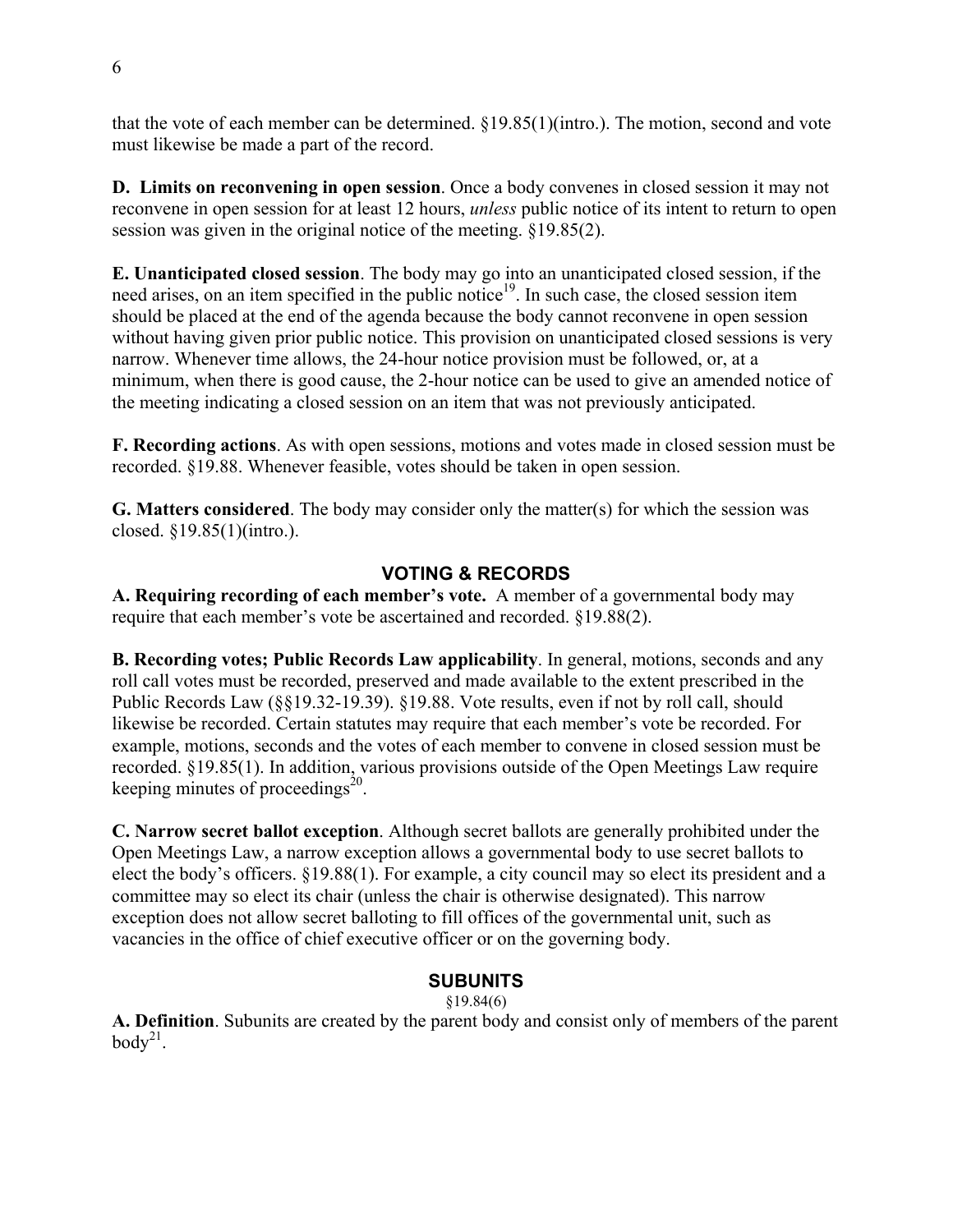#### **B. Applicability of Open Meetings Law; exceptions**

**1**. Generally, meetings of subunits are subject to the advance public notice requirements of the law.

**2**. However, a subunit, such as a committee of a governing body, may meet without prior public notice during the parent body's meeting, during its recess or immediately after the meeting to discuss noticed subjects of the parent body's meeting.

**C. Procedure**. To allow the subunit to meet without prior public notice, the presiding officer of the *parent body* must publicly announce the time, place and subject matter (including any contemplated closed session) of the subunit in advance at the meeting of the parent body.

**D. Attendance at closed sessions**. Members of the parent body may attend closed sessions of a subunit unless the rules of the parent body provide otherwise. §19.89.

#### **PENALTIES & ENFORCEMENT**

§§19.96 & 19.97

**A. Coverage**. All members of a governmental body are subject to the law's penalty provisions. E.g., if a committee consists of two governing body members and one citizen member, the law applies to the citizen member just as it does to the other members.

#### **B. Penalties; liability**

**1. Forfeitures; personal liability**. Forfeitures (\$25-\$300) can be levied against governmental body members who violate the Open Meetings Law. No reimbursement for forfeitures is allowed.

**2. Voiding actions**. A court may void any actions taken by the governmental body at a meeting in violation of the Open Meetings Law.

**3. Prevention & self-protection**. Media and persons unhappy with actions of the body are the ones most likely to bring complaints of Open Meetings Law violations. Members can prevent problems by making sure, at the beginning of a meeting, that the meeting was properly noticed. Members should also be sure that topics considered were specified in the notice (unless they are brought up under the public comment agenda item<sup>22</sup>) and that proper procedures for closed meetings are followed. Useful protection can come from a clerk's log documenting proper notice, particularly when shorter notice is given or the notice is amended. Members can protect themselves from personal liability by voting to prevent violations, such as by voting against going into an improper closed session. However, if a meeting goes forward over a member's motion or vote in objection, the objecting member may still participate in the meeting.

**C. Bringing an enforcement action**. A person may file a verified complaint (see following heading) with the district attorney (DA) to enforce the Open Meetings Law. If the DA does not begin an action within 20 days, the person may bring the action and receive actual costs and reasonable attorney fees if he or she prevails. The attorney general (AG) may also enforce the law, but these matters are almost always viewed as local matters, for the DA to enforce, rather than of statewide concern appropriate for the AG.

#### **REFERENCE & ADVICE**

Refer to §§19.81-19.98 of the *Wisconsin Statutes* for the specific wording of the law; the statutes may be accessed on the internet at http://folio.legis.state.wi.us/. Advice on the Open Meetings